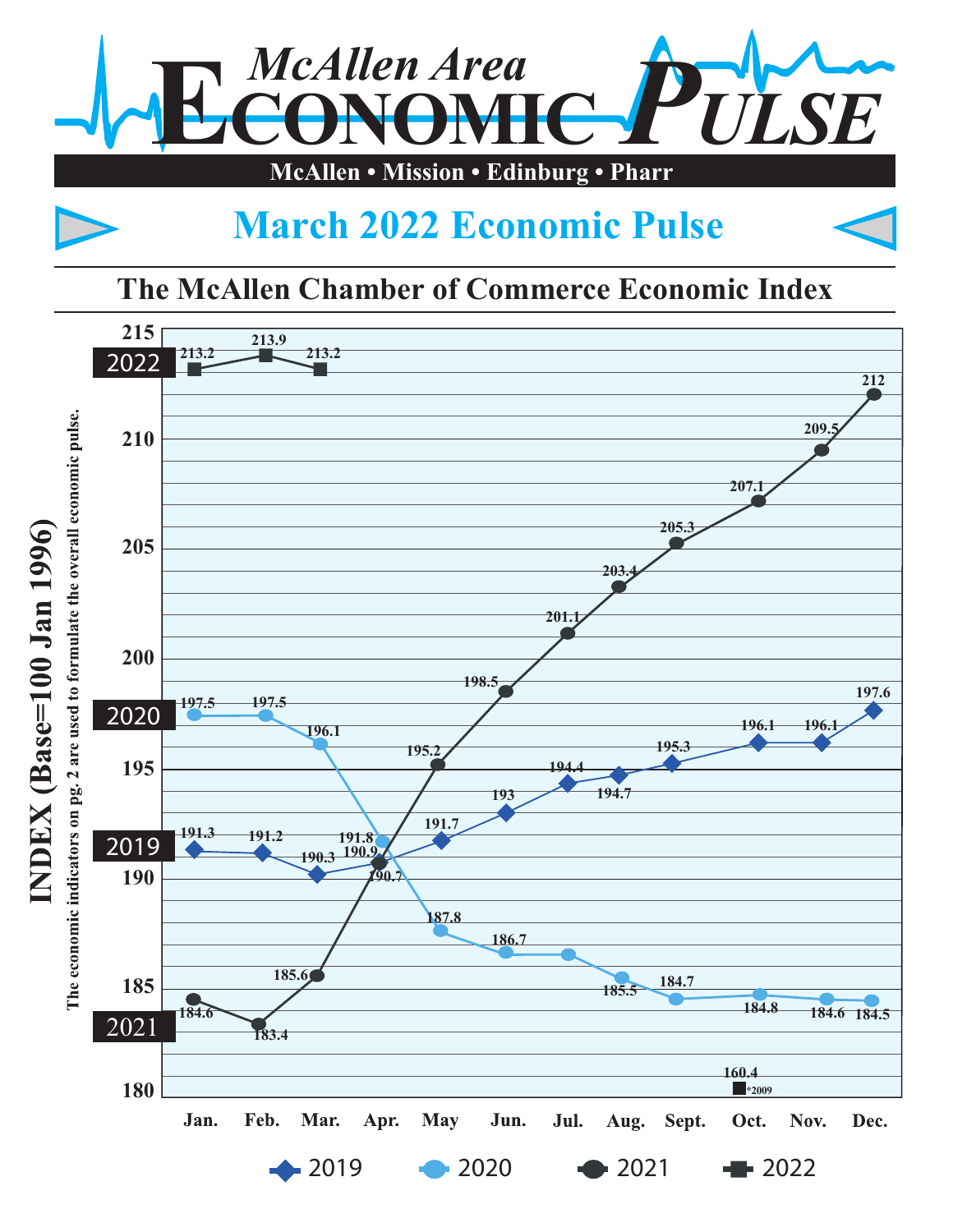| <b>ECONOMIC</b>                                                                          | <b>THIS YEAR</b>   | <b>LAST YEAR</b>   | % CHANGE     |
|------------------------------------------------------------------------------------------|--------------------|--------------------|--------------|
| <b>INDICATORS*</b>                                                                       | <b>March 2022</b>  | <b>March 2021</b>  | 2021-2022    |
| Retail Sales (March)                                                                     | \$663,422,013      | \$579,597,701      | 11.4%        |
| Retail Sales (1st Quarter)                                                               | \$2,315,319,198    | \$1,984,985,843    | 17.5%        |
| Dollars Spent on Auto Purchases (March)                                                  | \$234,488,466      | \$219,610,909      | 6.0%         |
| Dollars Spent on Auto Purchases (1st Qtr)                                                | \$616,694,685      | \$608,905,655      | $-1.8%$      |
| Lodging Tax Receipts (March                                                              | \$527,294          | \$328,411          | $-20.2%$     |
| Lodging Tax Receipts (1st Qtr)                                                           | \$1,274,778        | \$891,632          | 32.7%        |
| Airline Boardings (March)                                                                | 34,104             | 31,241             | 97.9%        |
| Airline Boardings (1st Qtr)                                                              | 99,974             | 65,647             | 91.4%        |
| Value All Construction Permits (March)                                                   | \$64,665,475       | \$200,560,143      | 5.4%         |
| Value All Construction Permits (1st Qtr)                                                 | \$175,639,120      | \$336,494,578      | $-18.4%$     |
| New Home Permits (March)                                                                 | 187                | 211                | $-22.4%$     |
| New Home Permits (1st Qtr)                                                               | 468                | 520                | $-9.1%$      |
| Home Sales (March)                                                                       | 409                | 371                | 41.6%        |
| Home Sales (1st Qtr)                                                                     | 1,103              | 918                | 26.9%        |
| Average Home Sale Price (March)                                                          | \$244,359          | \$206,686          | 12.7%        |
| Average Home Sale Price (1st Qtr Avg)                                                    | \$230,913          | \$201,880          | 12.3%        |
| Dollar Volume of Home Sales (March)                                                      | \$99,942,653       | \$80,116,198       | 53.2%        |
| Dollar Volume of Home Sales (1st Qtr)                                                    | \$255,949,492      | \$193,940,279      | 37.1%        |
| Hidalgo Bridge Crossings (March)                                                         | 425,385            | 284,695            | 72.4%        |
| Hidalgo Bridge Crossings (1st Qtr)                                                       | 1,167,431          | 734,746            | 64.9%        |
| Peso/US Dollar Exchange Rate (March)                                                     | 20.57              | 20.78              | 0.9%         |
| Employment<br>Wage & Salary Employment (March)<br>Wage & Salary Employment (1st Qtr Avq) | 283,500<br>281,535 | 268,300<br>266,800 | 5.9%<br>5.5% |
| Unemployment Rate - McAllen City (March)                                                 | 4.4                | 7.2                | $-28.9%$     |
| Unemployment Rate - McAllen City (1st Qtr Avg)                                           | 5.2                | 7.5                | $-27.3%$     |
| <b>INDEX - March</b><br>(Base = 100 January 1996)                                        | 213.2              | 186.4              |              |

\* With the exception of the average monthly home sale price, all economic indicators expressed in dollar form above are adjusted for ination by restating prior periods in current dollars

The McAllen Economic Index declined in March for the first time in 13 months, retreating to 213.2 for the month down from 213.9 in February, but still up by 14.4% from the March 2021 MEI of 186.4. Sharp declines in the construction indicators were the culprit with both total construction and new home building down compared to year-ago levels.

The March monthly decline pushed down the annualized rate of growth in the index for the first quarter to 1.3%, from the anticipated 3.5-4.0% had it stayed on the growth path it has been on in recent months. Still, even though economic headwinds certainly exist in 2022 in the form of inflation, high energy prices, and other difficulties, there is little reason to think the decline in March represents the end of the current cycle of expansion in the greater McAllen area economy.

Other sectors of the McAllen metro economy continue to reflect post-COVID growth and expansion through the first quarter even with the inflation headwinds significantly affecting the numbers. The spending indicators remains on the rise along with hotel/motel activity, airport passenger enplanements, border crossings, and the McAllen residential real estate market.

Real (inflation) adjusted general spending across the four-city metro area\* was up by 14.5% per March sales